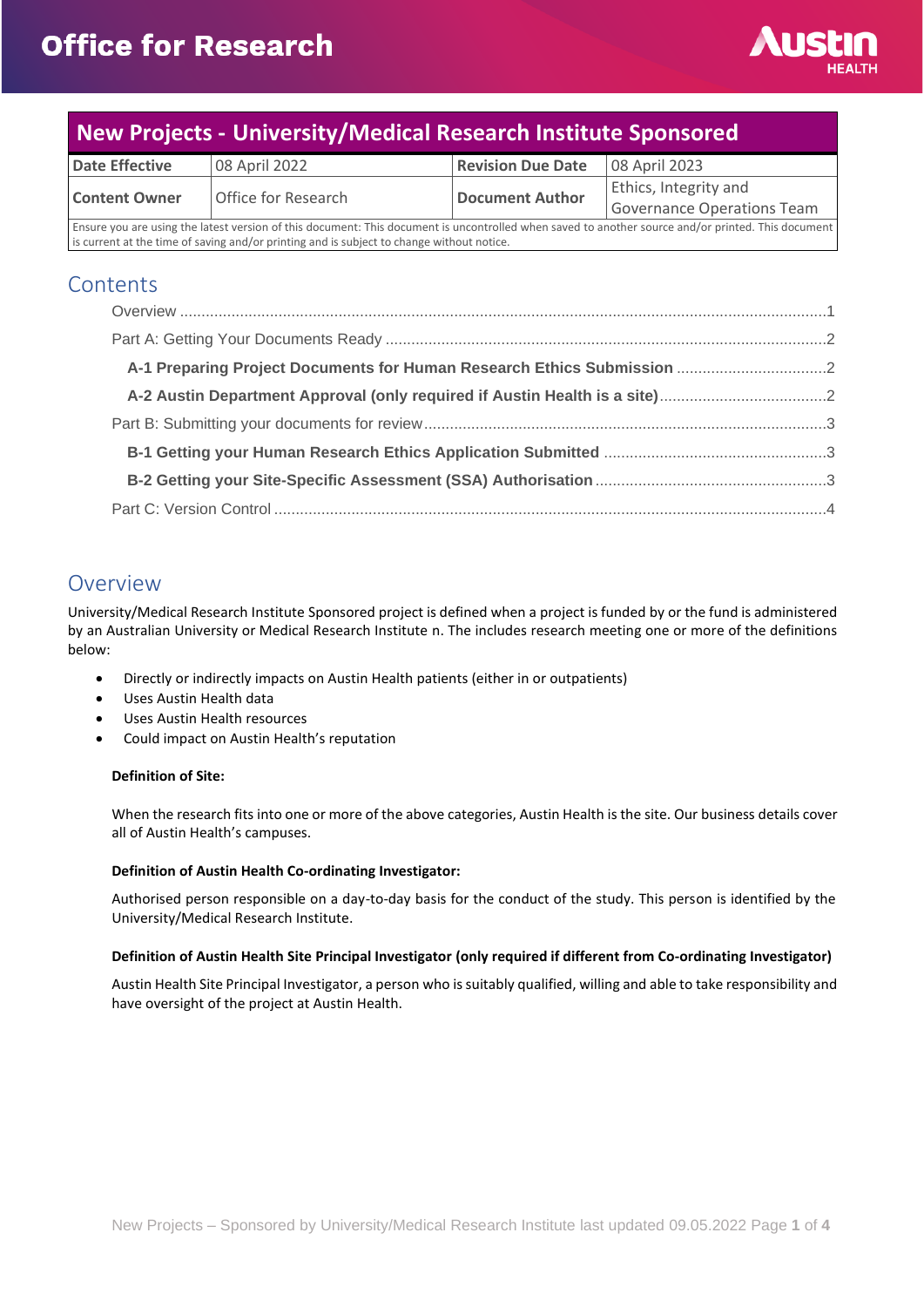

## <span id="page-1-0"></span>Part A: Getting Your Documents Ready

## <span id="page-1-1"></span>*A-1 Preparing Project Documents for Human Research Ethics Submission (relevant templates available on the [Office for Research website\)](https://www.austin.org.au/resources-for-researchers/)*

| <b>From Sponsor</b>                                                                                                                                                                                                                                                                                                             | <b>From Austin Principal Investigator</b>                                                                                                                                                                                                                                                                                                     |  |
|---------------------------------------------------------------------------------------------------------------------------------------------------------------------------------------------------------------------------------------------------------------------------------------------------------------------------------|-----------------------------------------------------------------------------------------------------------------------------------------------------------------------------------------------------------------------------------------------------------------------------------------------------------------------------------------------|--|
| <b>Study documents:</b><br>1. Protocol<br>2. PICF/S<br>3. Investigator Brochure/Product Information<br>4. Data Safety Monitoring Board<br>5. Enrolment log<br>6. Screening log<br>7. Delegation log<br>8. Case report form<br>9. Adverse event tracker<br>10. Fee form                                                          | <b>Study documents:</b><br>1. Study files<br>2. Austin Health PICF coversheet<br>3. Investigator CV<br>4. GCP training certificate<br>5. Site study budget<br>Insurance, Indemnity, Agreements and legal<br>documents:<br>6. Other applicable research agreements, e.g.<br>service level agreement<br>7. Austin Health Agreement Cover letter |  |
| Registration<br>11. Clinical trial notification<br>12. TGA notifications                                                                                                                                                                                                                                                        |                                                                                                                                                                                                                                                                                                                                               |  |
| Insurance, Indemnity Agreements and legal documents:<br>13. Research Collaboration Agreement (seek advice from<br>Office for Research)<br>14. Medicine Australia CRG (or MTAA equivalent), including<br>SEBs approval letter (if required)<br>15. Other agreements, as deemed appropriate in<br>consultation with Austin Health |                                                                                                                                                                                                                                                                                                                                               |  |

## <span id="page-1-2"></span>*A-2 Austin Department Approval (only required if Austin Health is a site; relevant templates available on the [Office for Research website\)](https://www.austin.org.au/resources-for-researchers/)*

| <b>Document type</b> |                               | <b>Notes</b>                                                                                                                    |  |
|----------------------|-------------------------------|---------------------------------------------------------------------------------------------------------------------------------|--|
|                      | 1. Health Information Service | Required if your project need to access medical records                                                                         |  |
|                      | 2. Pharmacy                   | Required if your project uses drugs that need to be dispensed by pharmacy                                                       |  |
| 3.                   | Pathology                     | Required if your project uses blood tests that are additional to standard of<br>care                                            |  |
| 4.                   | Radiology                     | Required if your project uses imaging services that are additional to standard<br>of care                                       |  |
|                      | 5. Nuclear Medicine/PET       | Required if your project includes procedures additional to standard of care                                                     |  |
|                      | 6. Medical Physicist Report   | Required if your project includes any ionising radiation, regardless of whether<br>it is additional or part of standard of care |  |
|                      | 7. Allied Health              | Required if your project uses Allied Health services that are not part of the<br>project team.                                  |  |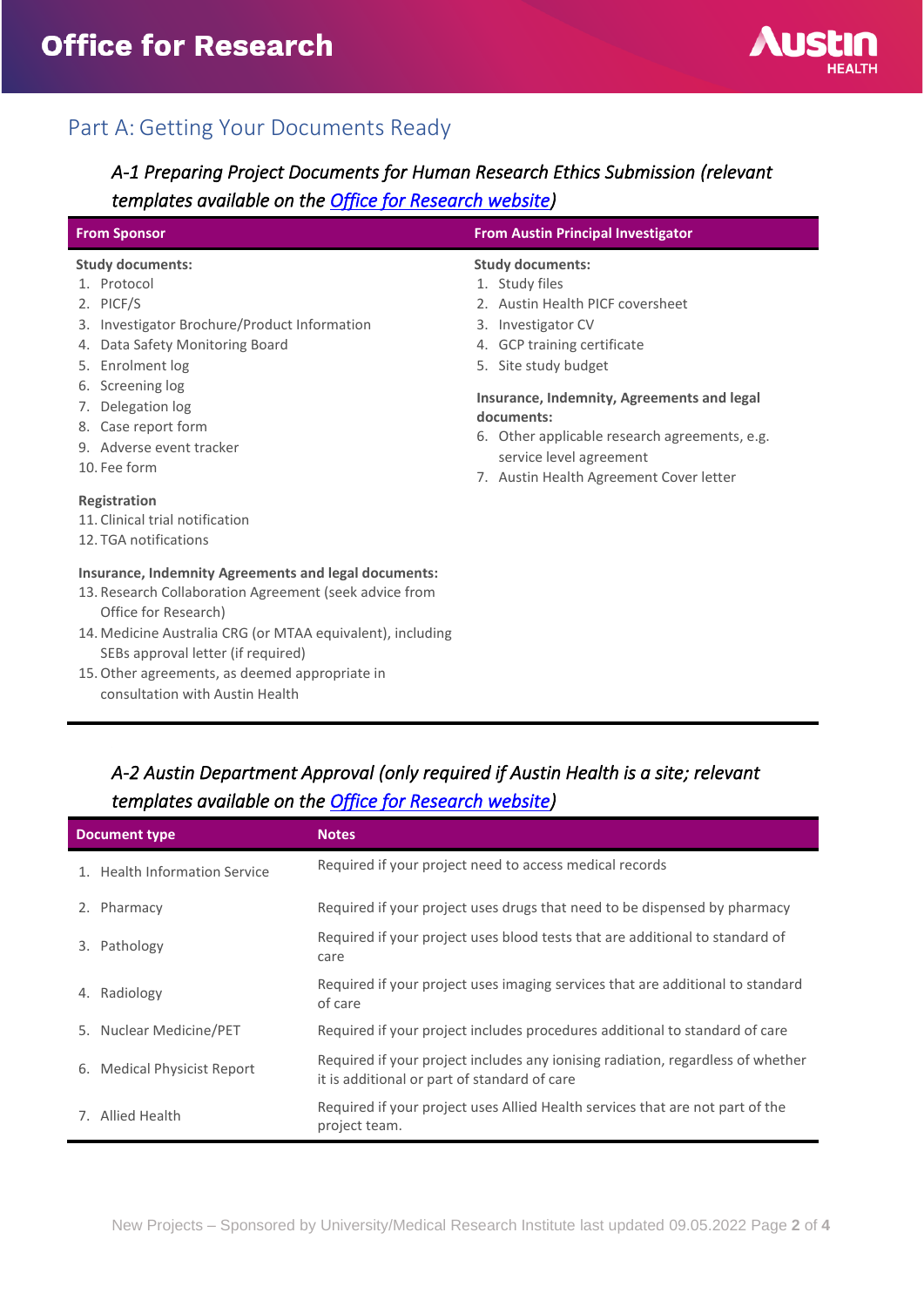

# <span id="page-2-0"></span>Part B: Submitting your documents for review

## <span id="page-2-1"></span>*B-1 Getting your Human Research Ethics Application Submitted*

| <b>Action</b>                 | <b>Description</b>                                                                                                                                                                                                |  |
|-------------------------------|-------------------------------------------------------------------------------------------------------------------------------------------------------------------------------------------------------------------|--|
|                               | Log onto <b>ERM</b> Application.<br>1.<br>Create and complete the Human Research Ethics Application (HREA) from.<br>2.                                                                                            |  |
|                               | Click on "Create Project" button.<br>$\bullet$<br>Fill in the project title and jurisdiction. Choose the "Human Research Ethics<br>$\bullet$<br>Application (HREA)" from the main form type.                      |  |
|                               | Click create and complete the HERA form.<br>$\bullet$                                                                                                                                                             |  |
| Submit via the ERM            | Create and complete the Victorian Specific Module (VSM) from.<br>3.                                                                                                                                               |  |
|                               | Under the HREA form, click "Sub-form". Choose the "Victorian Specific Module<br>$\bullet$<br>(VSM)" from the form type.                                                                                           |  |
|                               | Click create and complete the VSM form.<br>$\bullet$                                                                                                                                                              |  |
|                               | For single site project, upload all the documents from A-1 and A-2 to ERM.<br>4.                                                                                                                                  |  |
|                               | For multi-site project, upload all the documents from A-1 (Study documents) to<br>5.<br>ERM.                                                                                                                      |  |
|                               | Send the HREA to be signed electronically from:<br>6.                                                                                                                                                             |  |
|                               | Coordinating Principal Investigator for multisite research.                                                                                                                                                       |  |
|                               | Austin Health Site Principal Investigator for single site research.                                                                                                                                               |  |
|                               | Submit your ERM application before the cut-off date. Please note that we no longer<br>1.<br>accept email submissions. If you have trouble accessing ERM, please contact<br>research@austin.org.au for assistance. |  |
| Finalised your<br>application | For single-site Austin Health only projects: No further steps are required.                                                                                                                                       |  |
|                               | For multi-site projects and where Austin Health is also a participating site:                                                                                                                                     |  |
|                               | Submit your Austin Health Site-Specific Assessment (SSA) Authorisation<br>$\bullet$                                                                                                                               |  |
|                               | application (instructions in B-2 below).                                                                                                                                                                          |  |
|                               | For noting: SSA review can occur in parallel with HREC review, this is part of our<br>$\bullet$<br>streamlining strategy.                                                                                         |  |

### <span id="page-2-2"></span>*B-2 Getting your Site-Specific Assessment (SSA) Authorisation*

| <b>Action</b>                 | <b>Description</b>                                                                                                                                                                                                                                                       |  |
|-------------------------------|--------------------------------------------------------------------------------------------------------------------------------------------------------------------------------------------------------------------------------------------------------------------------|--|
| Submit via the ERM            | Log into <b>ERM</b> Application.<br>Under HREA form, click "Sub-form". Choose the "Site Specific Assessment (SSA)"<br>2.<br>from the form type.<br>Click create and complete the SSA form.<br>3.                                                                         |  |
|                               | Upload all the documents from A-1 (Registration, Insurance, Indemnity,<br>4.<br>Agreements, and legal documents) and A-2.<br>Obtain electronic signatures from Austin Health Site Principal Investigator and their<br>5.<br>Head of Department (or delegate) on the SSA. |  |
| Finalised your<br>application | Submit Austin Health SSA (only for multi-site projects where Austin is a site), noting you<br>are encouraged to submit your SSA application together with your HREC application.                                                                                         |  |